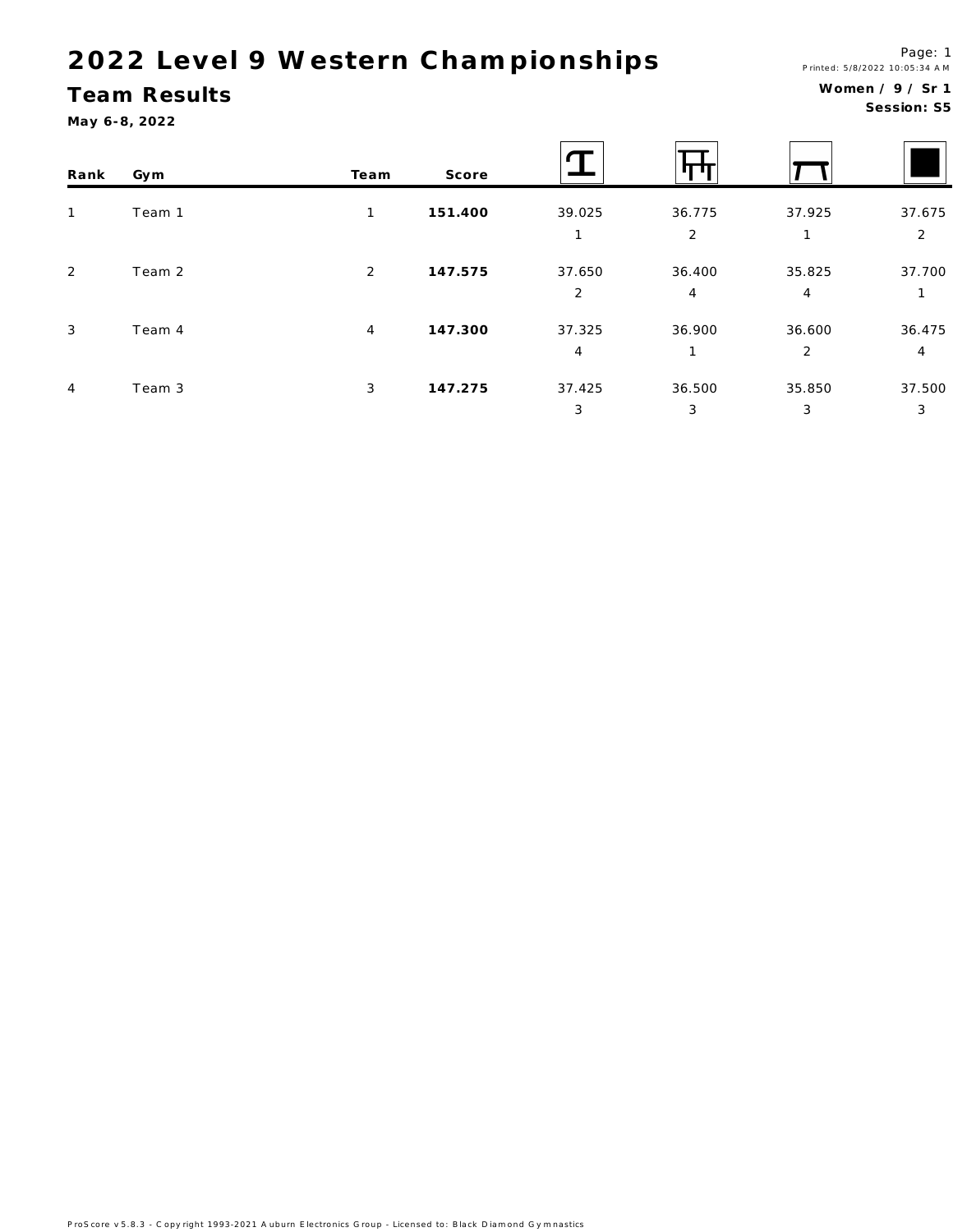## Team Results

May 6-8, 2022

#### Women / 9 / Sr 2 Session: S5

| Rank           | Gym    | Team           | Score   |             |                          |             |                          |
|----------------|--------|----------------|---------|-------------|--------------------------|-------------|--------------------------|
| $\overline{1}$ | Team 1 | $\mathbf{1}$   | 149.825 | 38.250<br>2 | 37.300<br>$\overline{2}$ | 36.700<br>1 | 37.575<br>$\overline{2}$ |
| 2              | Team 3 | 3              | 148.950 | 37.475<br>3 | 37.775                   | 36.075<br>4 | 37.625                   |
| 3              | Team 2 | 2              | 147.875 | 38.275      | 36.425<br>3              | 36.325<br>3 | 36.850<br>3              |
| $\overline{4}$ | Team 4 | $\overline{4}$ | 143.525 | 36.950<br>4 | 33.475<br>4              | 36.425<br>2 | 36.675<br>4              |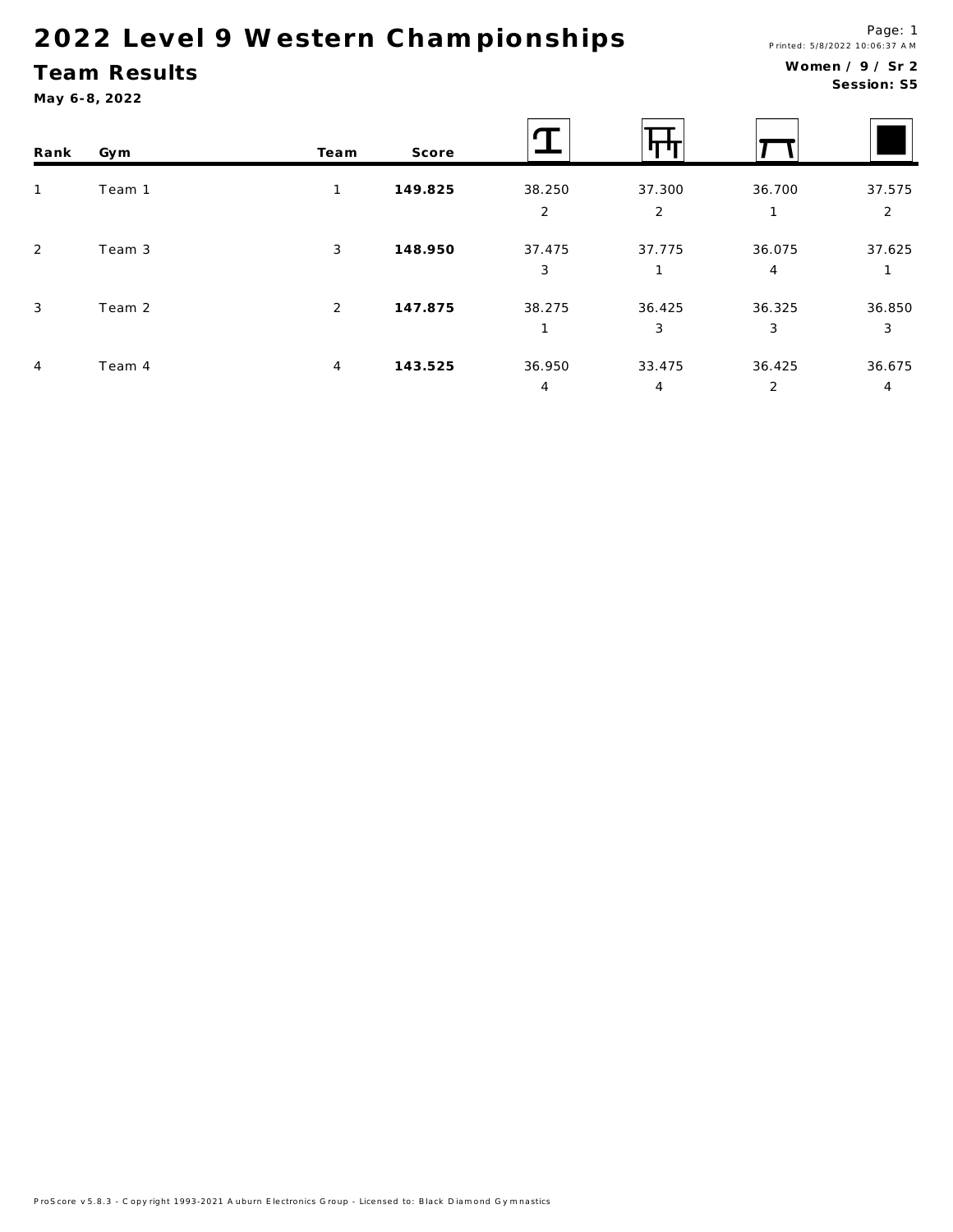## Team Results

May 6-8, 2022

#### Women / 9 / Sr 3 Session: S6

| Rank         | Gym    | Team           | Score   |        |        |                |                |
|--------------|--------|----------------|---------|--------|--------|----------------|----------------|
| $\mathbf{1}$ | Team 1 | 1              | 150.275 | 38.225 | 37.575 | 36.550         | 37.925         |
|              |        |                |         | 3      | 2      | $\overline{2}$ | $\overline{2}$ |
| 2            | Team 4 | $\overline{4}$ | 149.900 | 38.300 | 37.075 | 36.500         | 38.025         |
|              |        |                |         | 2      | 3      | 3              | 1              |
| $\mathbf{3}$ | Team 3 | $\mathbf{3}$   | 148.825 | 38.050 | 37.775 | 35.625         | 37.375         |
|              |        |                |         | 4      |        | $\overline{4}$ | 3              |
| 4            | Team 2 | 2              | 148.000 | 38.450 | 35.625 | 36.925         | 37.000         |
|              |        |                |         |        | 4      |                | $\overline{4}$ |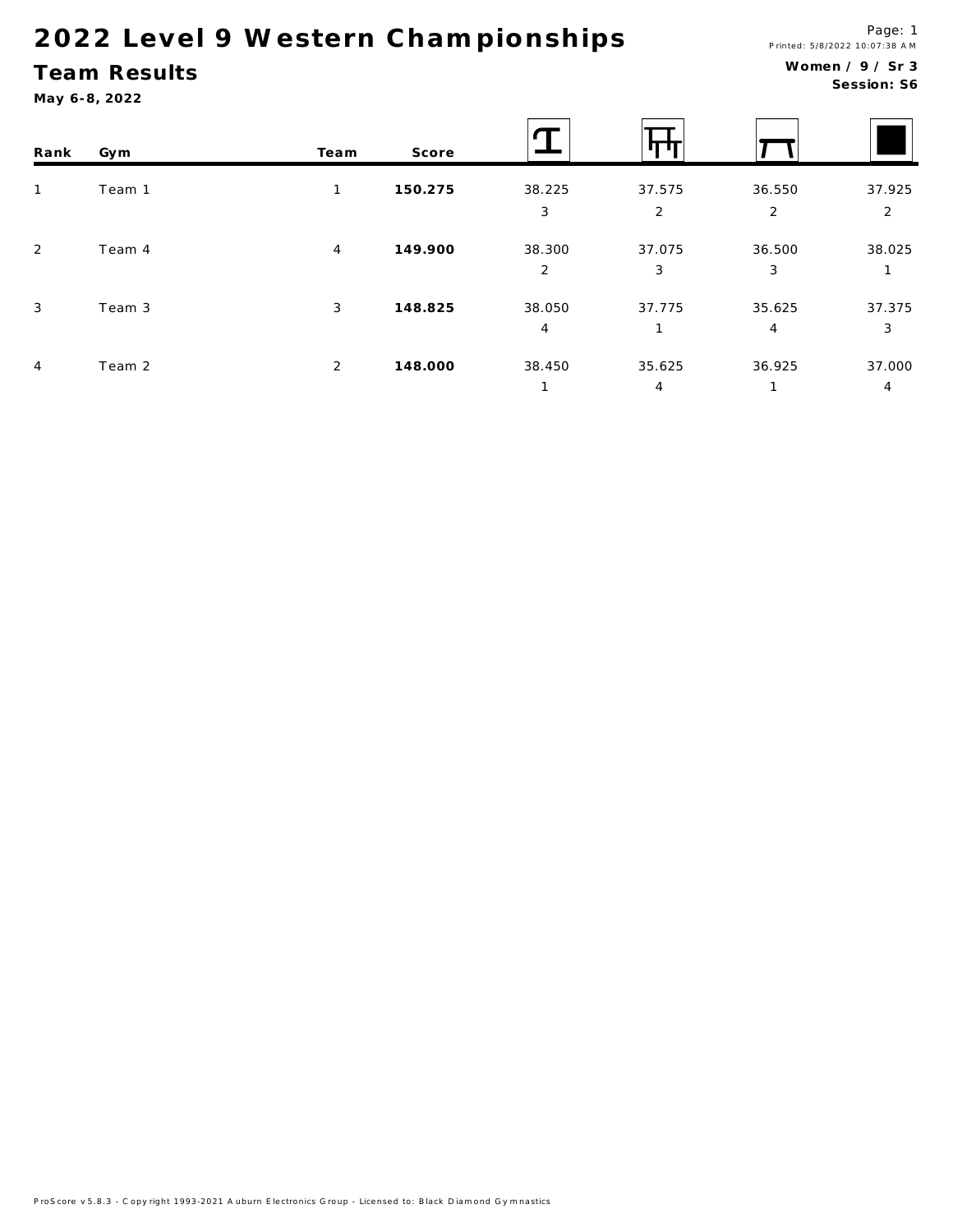## Team Results

May 6-8, 2022

#### Women / 9 / Sr 4 Session: S6

| Rank           | Gym    | Team           | Score   |                |                |                |        |
|----------------|--------|----------------|---------|----------------|----------------|----------------|--------|
| $\mathbf{1}$   | Team 2 | 2              | 150.100 | 38.500         | 38.100         | 35.675         | 37.825 |
|                |        |                |         | 2              |                | $\overline{4}$ |        |
| 2              | Team 1 | $\mathbf{1}$   | 149.925 | 37.875         | 37.475         | 37.275         | 37.300 |
|                |        |                |         | $\overline{4}$ | 2              | 1              | 4      |
| $\mathbf{3}$   | Team 3 | 3              | 149.750 | 38.575         | 36.825         | 36.900         | 37.450 |
|                |        |                |         |                | $\overline{4}$ | 2              | 3      |
| $\overline{4}$ | Team 4 | $\overline{4}$ | 148.500 | 37.900         | 36.875         | 36.125         | 37.600 |
|                |        |                |         | 3              | 3              | 3              | 2      |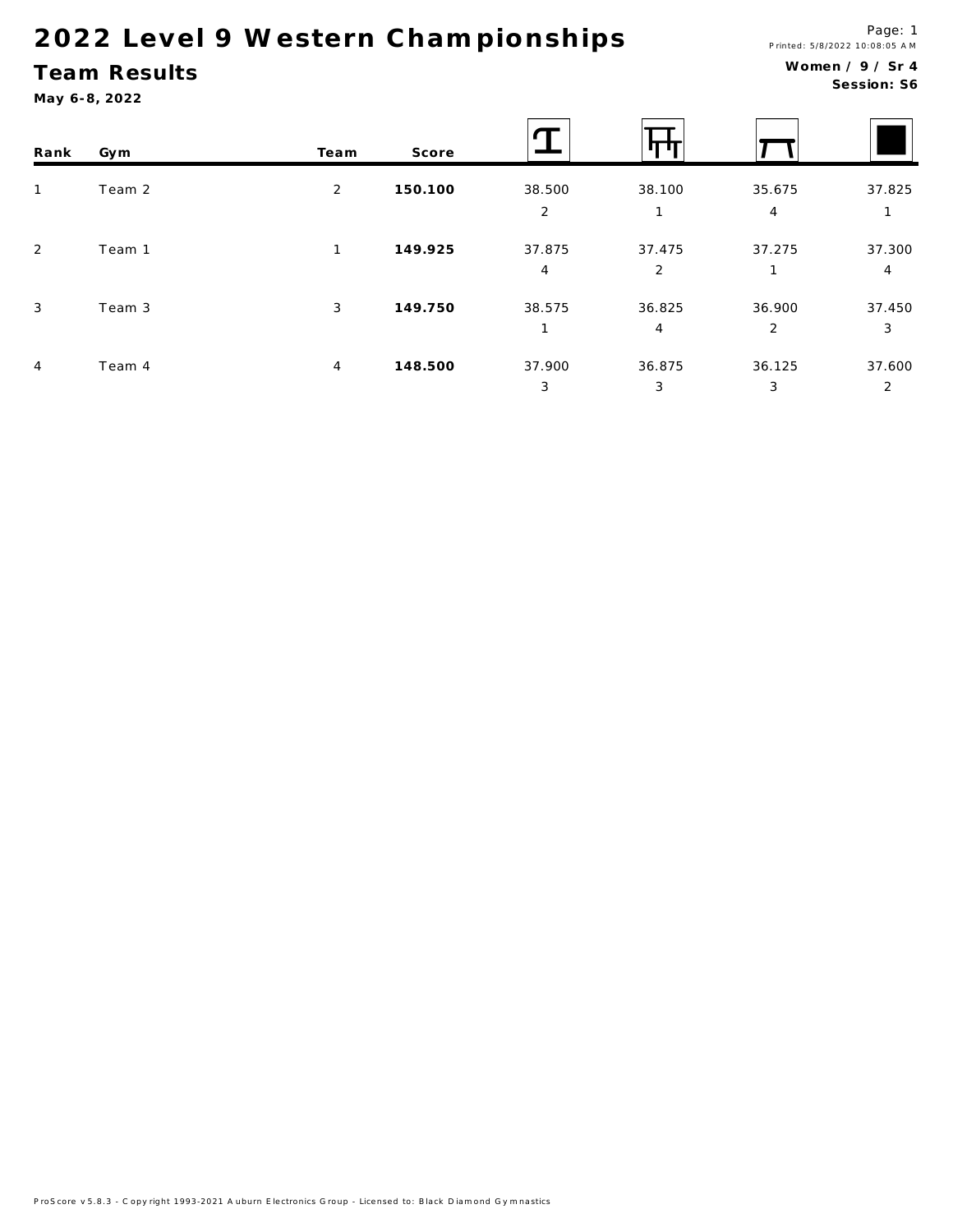#### **Team Results**

May 6-8, 2022

#### Women / 9 / Sr 5 Session: S7

| Rank           | Gym    | Team           | Score   |             |             |                          |             |
|----------------|--------|----------------|---------|-------------|-------------|--------------------------|-------------|
| $\mathbf{1}$   | Team 1 | $\mathbf{1}$   | 150.150 | 38.125<br>2 | 37.700      | 37.275<br>1              | 37.050<br>3 |
| 2              | Team 3 | $\mathbf{3}$   | 148.325 | 37.325<br>4 | 37.525<br>2 | 35.750<br>3              | 37.725      |
| 3              | Team 4 | $\overline{4}$ | 147.750 | 38.350<br>1 | 35.700<br>4 | 36.450<br>$\overline{2}$ | 37.250<br>2 |
| $\overline{4}$ | Team 2 | 2              | 145.900 | 37.975<br>3 | 36.375<br>3 | 35.275<br>4              | 36.275<br>4 |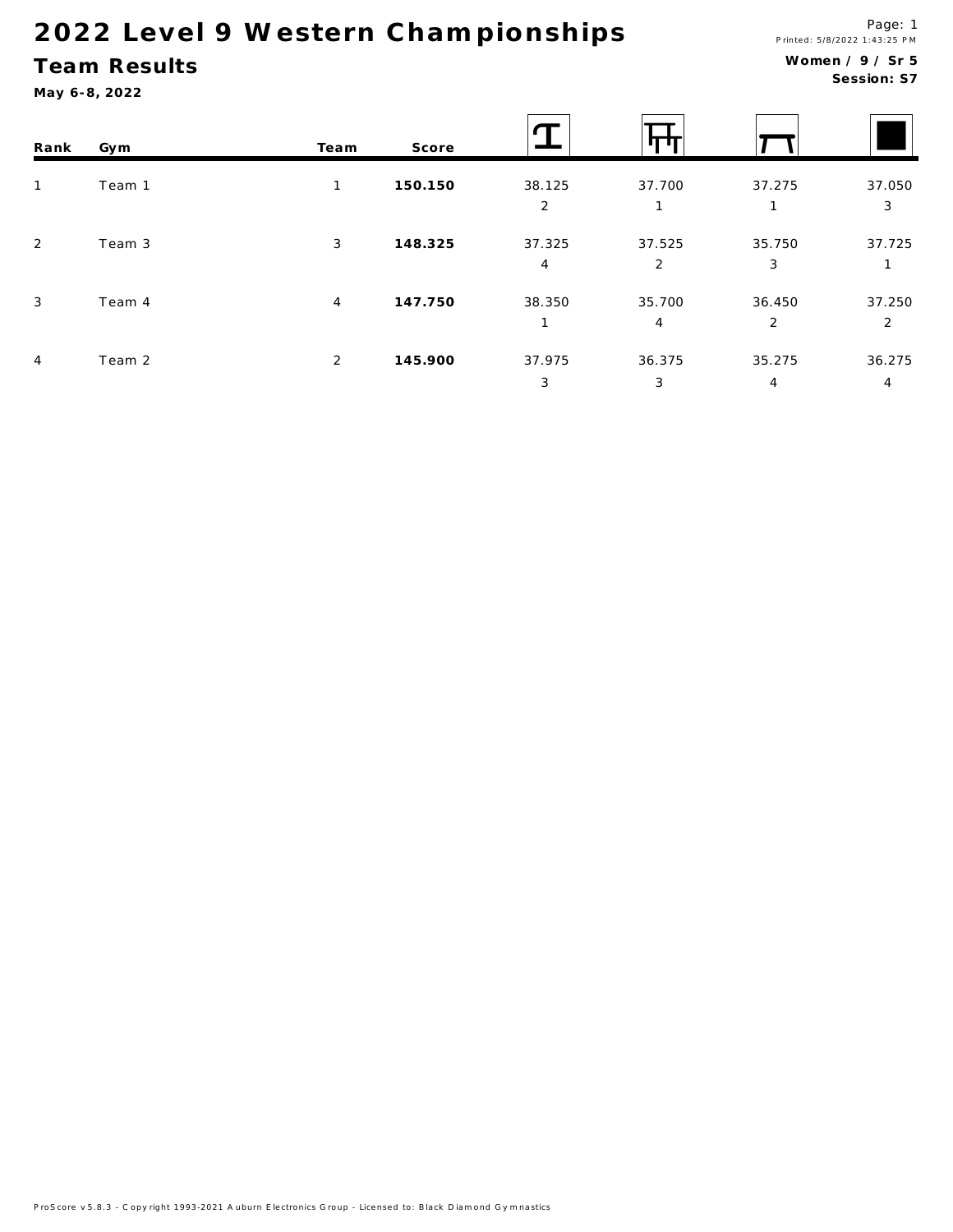#### **Team Results**

May 6-8, 2022

#### Women / 9 / Sr 6 Session: S7

| Rank           | Gym    | Team           | Score   |             |             |                          |             |
|----------------|--------|----------------|---------|-------------|-------------|--------------------------|-------------|
| $\mathbf{1}$   | Team 1 | 1              | 152.000 | 38.725      | 37.800      | 37.300                   | 38.175      |
| 2              | Team 2 | 2              | 147.575 | 38.075<br>2 | 37.125<br>2 | 35.475<br>$\overline{4}$ | 36.900<br>3 |
| $\mathbf{3}$   | Team 4 | $\overline{4}$ | 147.425 | 37.700<br>4 | 36.025<br>4 | 36.425<br>$\overline{2}$ | 37.275<br>2 |
| $\overline{4}$ | Team 3 | 3              | 146.925 | 37.975<br>3 | 36.250<br>3 | 36.000<br>3              | 36.700<br>4 |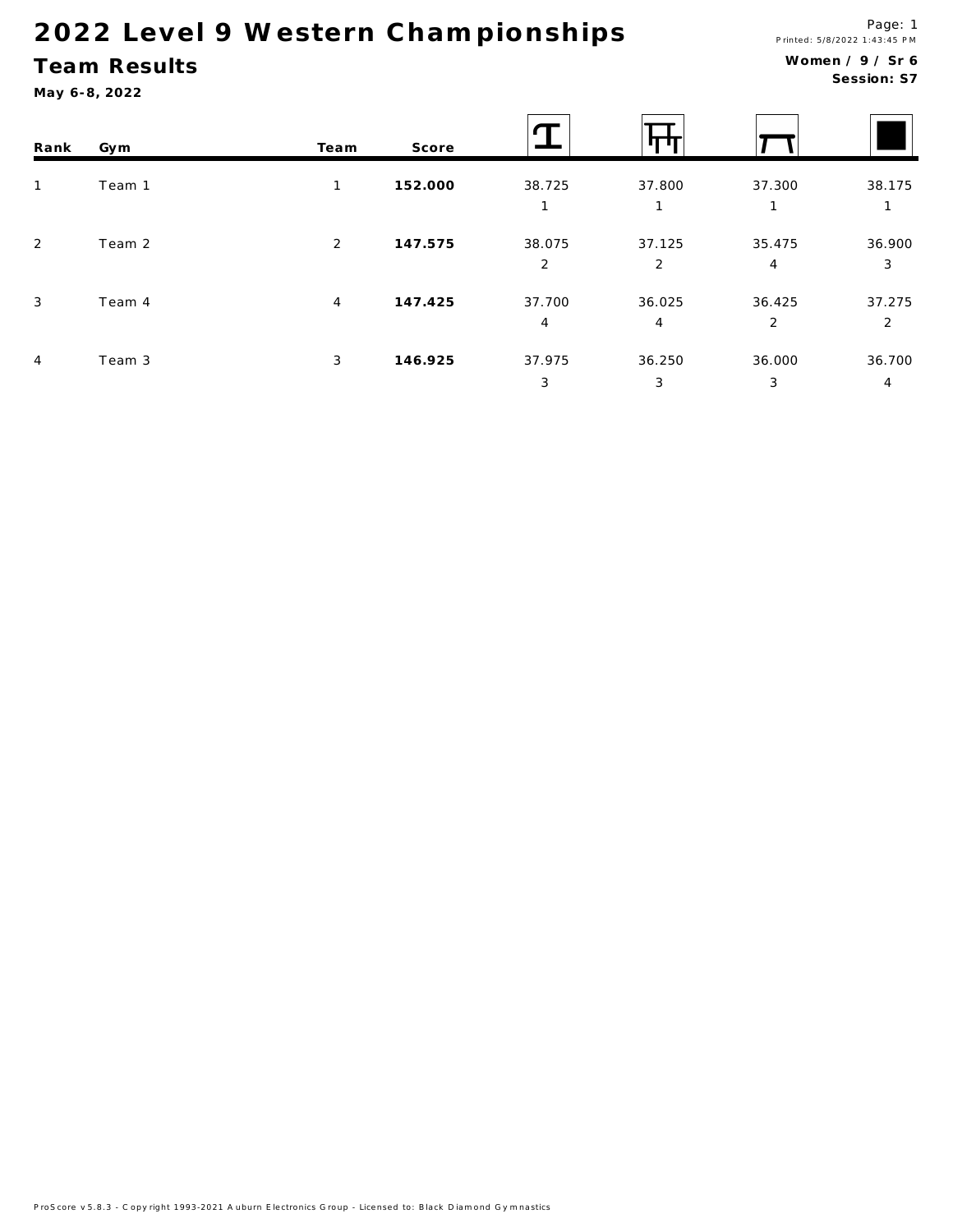## Team Results

May 6-8, 2022

 $\overline{4}$ 

 $\mathbf T$ τ Rank Gym Team Score Team 2  $\overline{2}$ 148.725 38.050 37.050 35.950 37.675  $\mathbf{1}$  $\overline{2}$  $\overline{2}$  $\mathbf{1}$  $\mathbf{1}$  $\overline{2}$ Team 1 38.025 37.275 35.450 37.900  $\mathbf 1$ 148.650  $\overline{2}$  $\mathbf{3}$  $\mathbf{1}$  $\mathbf{1}$ Team 4 145.000 37.100 36.025 35.100 36.775  $\sqrt{3}$  $\overline{4}$  $\overline{4}$  $\mathbf{3}$  $\overline{4}$  $\mathbf{3}$  $\sqrt{4}$ Team 3  $\mathbf{3}$ 144.500 37.775 34.650 35.550 36.525

 $\mathbf{3}$ 

 $\overline{4}$ 

 $\overline{2}$